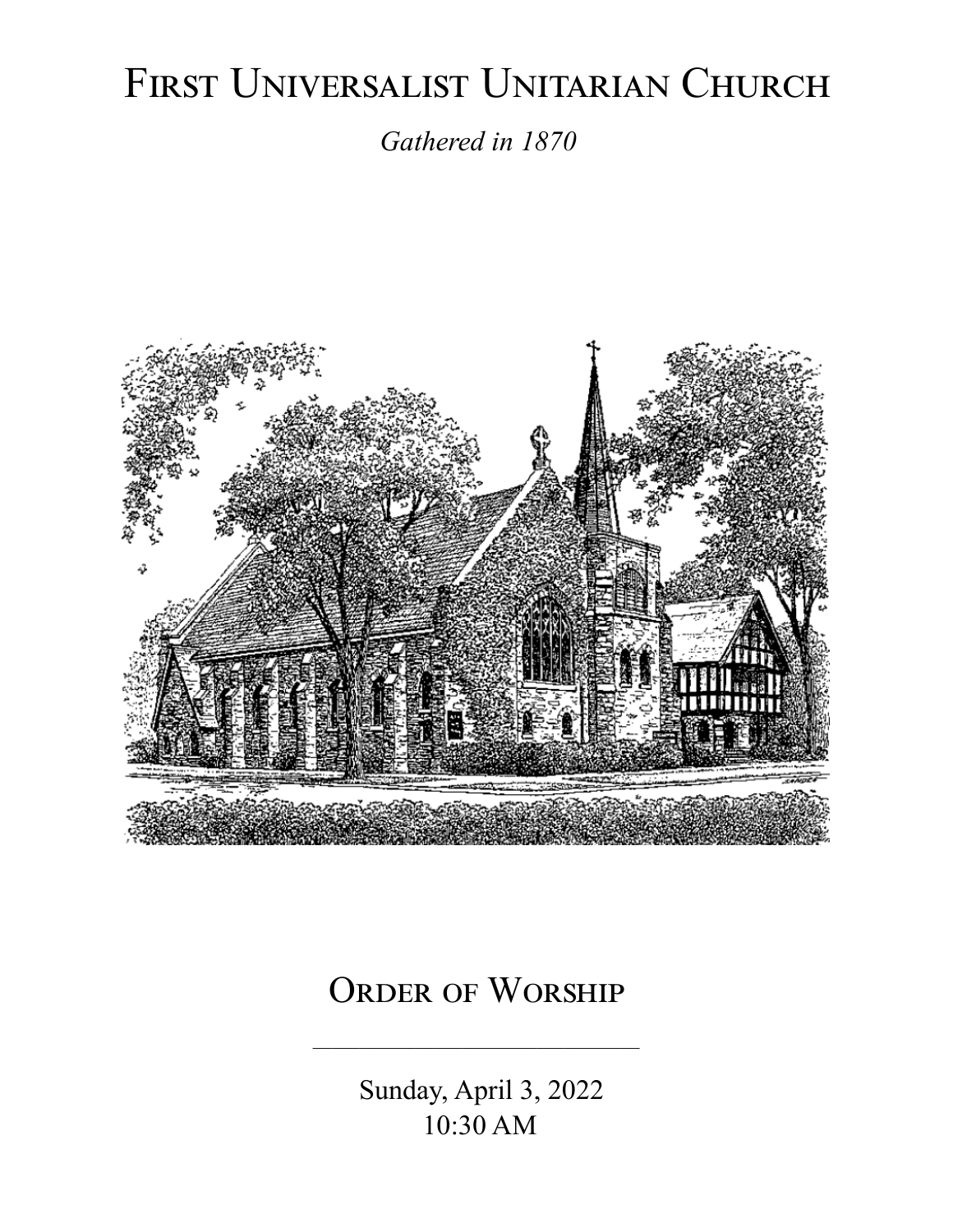# Order of Worship

#### **BELLCHIME**

#### **PRELUDE**

"The Soul of Life" *Pam Wedgwood*

#### WELCOME AND ANNOUNCEMENTS

#### Lighting of the Chalice

**We light this chalice for the light of truth, the warmth of love, and the fire of commitment. We light this symbol of our faith as we gather together.**

Call to Worship & Land Acknowledgment

\*Opening Hymn No. 346 "Come, Sing a Song with Me"

#### \*Affirmation

**Love is the doctrine of this church: The quest of truth is its sacrament, And service is its prayer. To dwell together in peace, To seek knowledge in freedom, To serve human need, To the end that all souls shall grow into harmony with the Divine— Thus do we covenant with each other.**

\*Doxology

**From all that dwell below the skies Let songs of hope and faith arise; Let peace, good will on earth be sung Through every land, by every tongue.**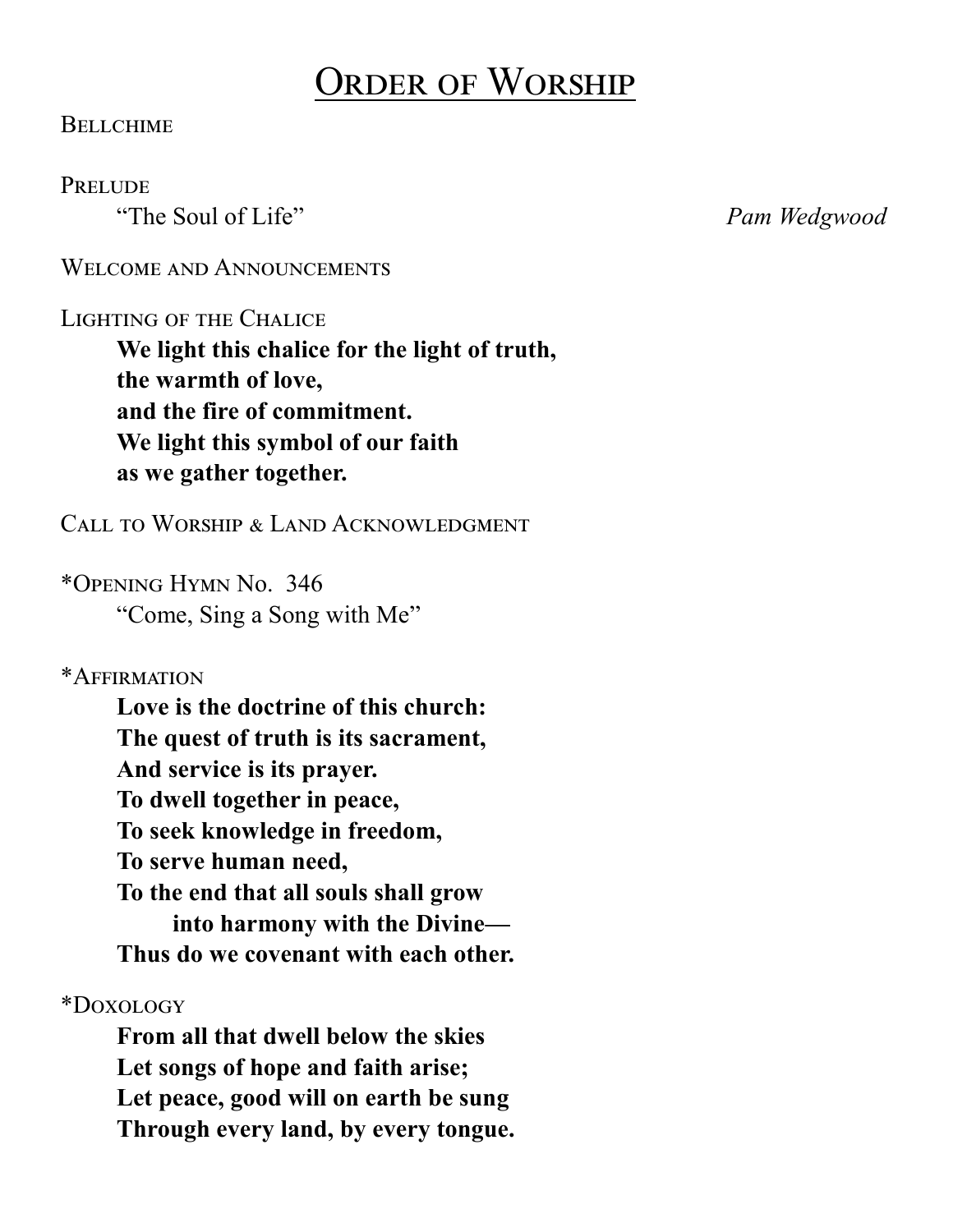| <b>STORY FOR ALL AGES</b>                                                   |                              |
|-----------------------------------------------------------------------------|------------------------------|
| "Partners"                                                                  | Rabbi Marc Gellman           |
| <b>CHILDREN'S SONG</b>                                                      | Juliana Nord                 |
| May peace surround you,                                                     |                              |
| May love surround you,                                                      |                              |
| As you go, as you go,                                                       |                              |
| As you go on your way. (Repeat)                                             |                              |
| <b>OFFERTORY</b>                                                            |                              |
| "On a Dream"                                                                | Edward Eicker                |
| <b>PRAYER AND SILENT MEDITATION</b>                                         |                              |
| PRAYER HYMN No. 159 (sung by the congregation, seated)<br>"This is My Song" |                              |
| <b>READING</b>                                                              |                              |
| "At the Smithville Methodist Church"                                        | Stephen Dunne                |
| <b>MUSIC MEDITATION</b>                                                     |                              |
| "In My Native Country"                                                      | Edvard Grieg                 |
| <b>READING</b>                                                              |                              |
| "Faith is Still a Surprise to Me"                                           | Kathleen Norris              |
| <b>REFLECTION</b>                                                           |                              |
| "Believe It or Not: Faith Matters"                                          |                              |
| CLOSING HYMN No. 163                                                        |                              |
| "For the Earth Forever Turning"                                             |                              |
| <b>BENEDICTION</b>                                                          |                              |
| <b>POSTLUDE</b>                                                             |                              |
| "Blue Boat Home"                                                            | Pritchard; arr. Paul A. Tate |